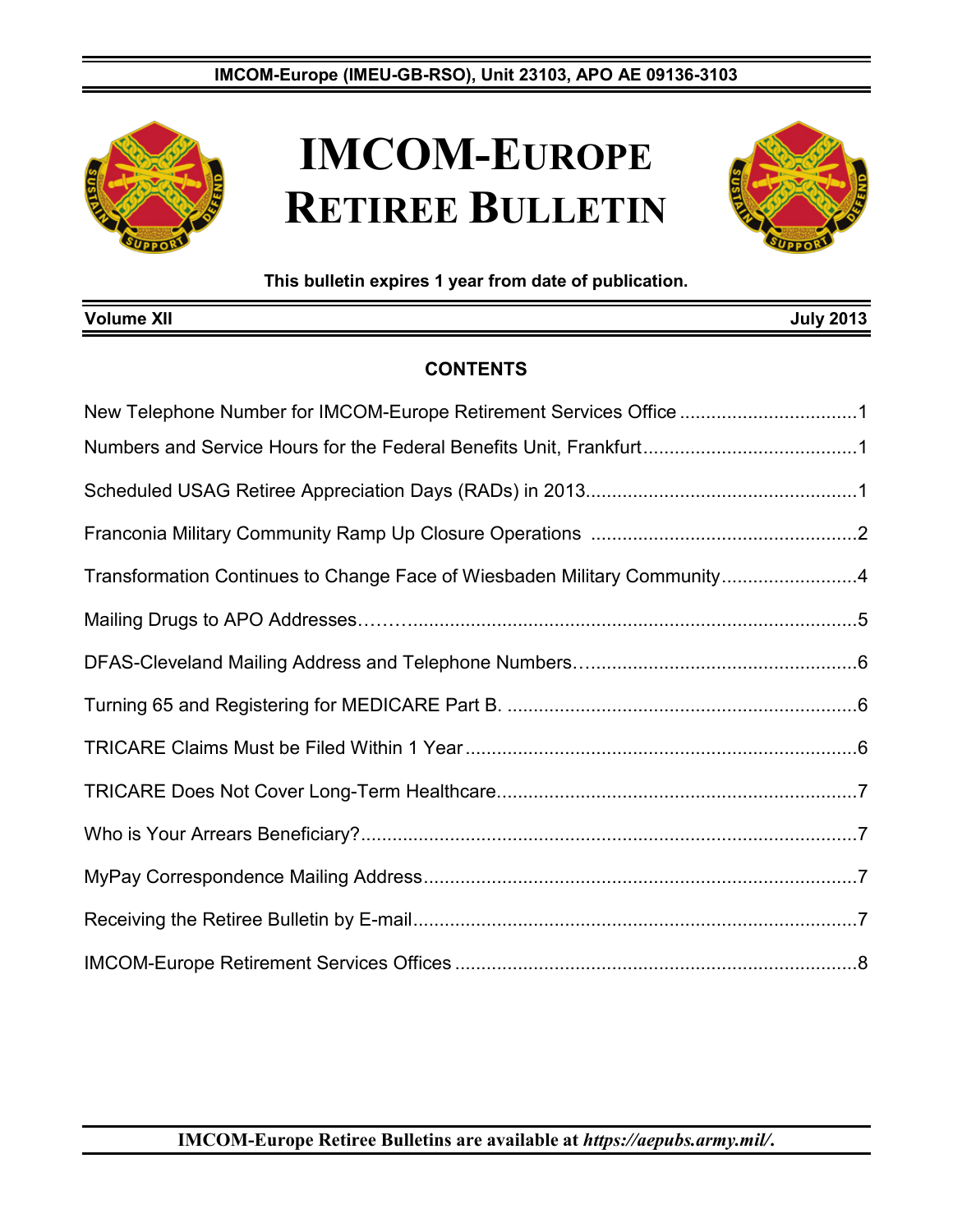IMCOM-Europe publishes the Retiree Bulletin twice a year in accordance with AR 600-8-7. The Retiree Bulletin is available electronically on the IMCOM-Europe website at *[http://www.imcom-europe.army.mil/webs/sites/europe\\_life/retiree/index.html](http://www.imcom-europe.army.mil/webs/sites/europe_life/retiree/index.html)*. The purpose of the Bulletin is to keep retired Soldiers, their spouses, and Families informed of their rights and privileges, to update them on developments in the Army, and to inspire goodwill and a desire to support the Army in the civilian community. You may send inquiries or comments about the IMCOM-Europe Retiree Bulletin to the editor of the Retiree Bulletin, to IMCOM-Europe (IMEU-GB-RSO), Unit 23103, APO AE 09136-3103. You may also get in touch by e-mail: [usarmy.sembach.imcom-europe.](mailto:usarmy.sembach.imcom-europe.mbx.usarmy-sembach.imcom-europe-rso@mail.mil) [mbx.usarmy-sembach-imcom-europe-rso@mail.mil](mailto:usarmy.sembach.imcom-europe.mbx.usarmy-sembach.imcom-europe-rso@mail.mil) or by calling DSN 544-1530 or civilian 0049-(0)611-143-1530.

You may direct all other questions to the retirement services office at your local United States Army garrison (USAG) (see page 9).

Circulation: 7,300

COMMANDER AND EDITORIAL STAFF:

Lieutenant General Donald M. Campbell, Jr. Commanding General, USAREUR

Ms. Kathleen Y. Marin Director, IMCOM-Europe

Mr. Michael L. Malone IMCOM-Europe Retirement Services Officer/Editor



Dear Retirees, Family Members, and Annuitants:

This year, the Army in Europe Retiree Appreciation Day will be hosted by USAG Wiesbaden on 26 October 2013. The event is currently planned to take place in the Community Activities Center (bldg 1011), Clay Kaserne, Wiesbaden.

We invite all of you to the Army in Europe Retiree Appreciation Day in Wiesbaden. Come and enjoy the event, see your old friends, and make new ones.

ralosu E MALONE. IMCOM-Europe RSO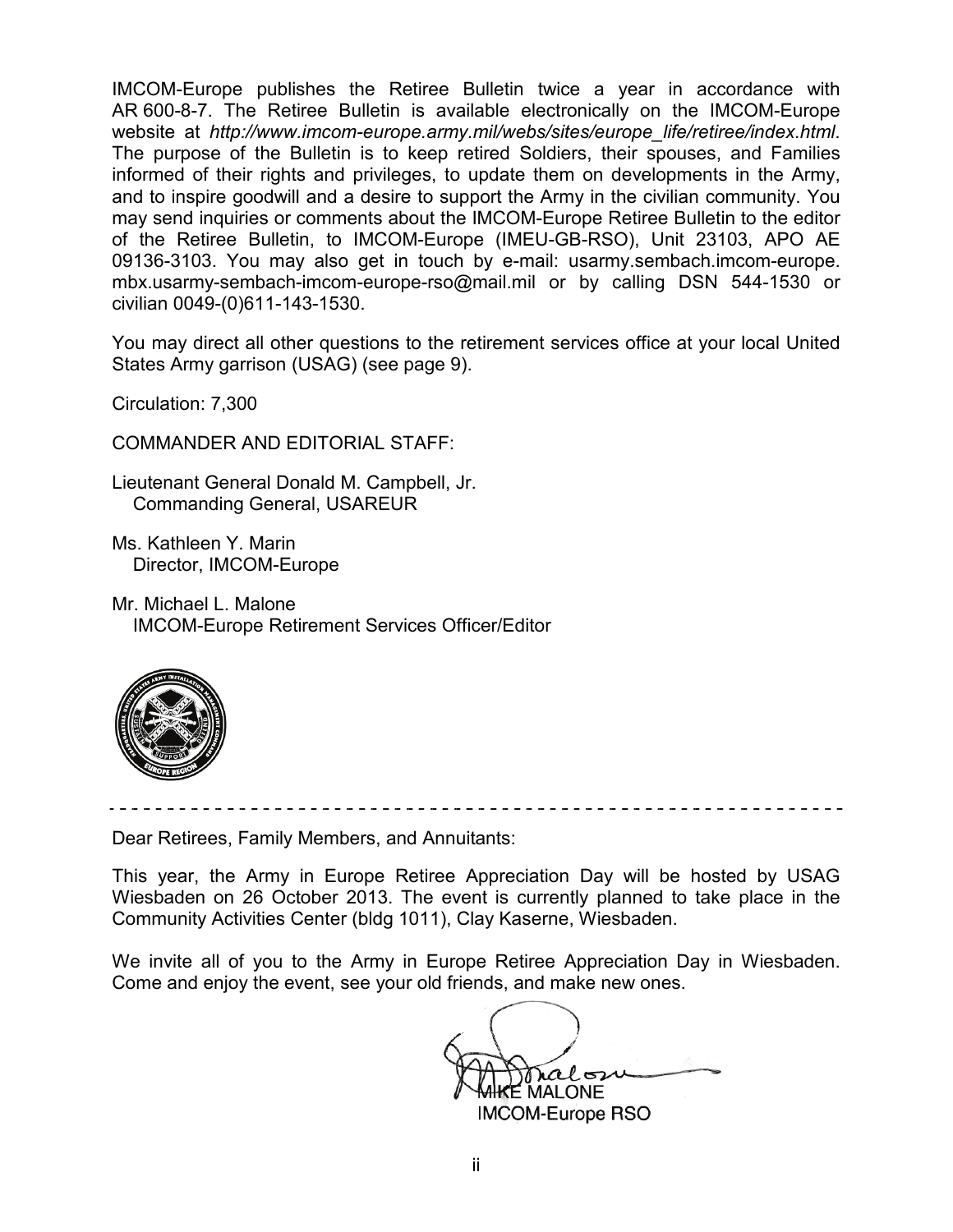### **NEW TELEPHONE NUMBER FOR IMCOM-EUROPE RETIREMENT SERVICES OFFICE**

Effective immediately, the new telephone number for the IMCOM-Europe Retirement Services Office located on Sembach Kaserne is DSN 544-1530 or civilian 0049-(0)611-143- 1530.

### **NUMBERS AND SERVICE HOURS FOR THE FEDERAL BENEFITS UNIT, FRANKFURT**

The Federal Benefits Unit (FBU), Frankfurt, numbers and hours are as follows for Americans residing in **Austria, Germany**, and **Liechtenstein**:

#### **Monday to Friday**

0800 to 1100 Telephone: 0049-(0)69-90-555-1100 Fax: 0049-(0)69-749352

E-Mail Address: [fbu.frankfurt@ssa.gov](mailto:fbu.frankfurt@ssa.gov)

#### **The office is closed on—**

- German and American Holidays.
- The last Thursday of the month.

FBU **will not assist** retirees and annuitants **with military retired pay** issues. Please refer to the last page of this bulletin to find a retirement services office to assist you with issues involving DFAS-Cleveland. You may also contact DFAS-Cleveland directly using the telephone numbers on page 6.

### **SCHEDULED USAG RETIREE APPRECIATION DAYS (RADS) IN 2013**

Please note that some dates have changed from what was published in the December 2012 issue of the Retiree Bulletin.

**USAG Ansbach:** Wednesday, **9 October 2013 (changed)**, at a location to be determined. Medical services will include flu shots and other vaccinations, medical screening, diet counseling, eye exams, bloodpressure screening, blood-sugar testing, and pharmacy information. Representatives of the following services will attend: The Chaplain's Office, customs, Red Cross, ACS, the ID-card office, the passport office, the Installation Access Control System, the National Archives and Records Administration, the legal office, local associations, AAFES, and the Service Credit Union. In addition, a representative from DFAS will be present to assist retirees with pay issues.

**USAG Benelux:** The RAD is scheduled for Saturday, **5 October 2013**, **(changed)** in the Chapel Annex at SHAPE, from 0900 to 1200 (doors open at 0800 for registration and close at 1100). Garrison support agencies and DFAS-Cleveland (for retiree pay issues) will be represented. The location may change due to military missions.

**USAG Grafenwöhr:** Friday, **25 October 2013**, in building 244, main post, from 0900 to 1500 (doors open at 0800 for registration). Medical services will include flu shots and other vaccinations, medical screening, diet counseling, eye exams, blood-pressure screening, blood-sugar testing, and pharmacy services. Dental services will provide retirees with oral hygiene information and screening appointments. Representatives of the following services will attend: The Chaplain's Office, customs, Red Cross, ACS, the ID-card office, the passport office, the Installation Access Control System, the National Archives and Records Administration, the legal office, local associations, AAFES, and the Service Credit Union. Representatives from DFAS-Cleveland and the FBU, Frankfurt (for Social Security and VA information) will also attend. The location may change due to military missions.

**Kaiserslautern Military Community:** The USAG Kaiserslautern will hold a joint RAD with the Air Force on Tuesday, **22 October 2013**, at the Ramstein Officers Club from 0900 to 1200 (doors open at 0800 for registration and close at 1100). Garrison support agencies and DFAS-Cleveland (for retiree pay-record audits and assistance) will be represented.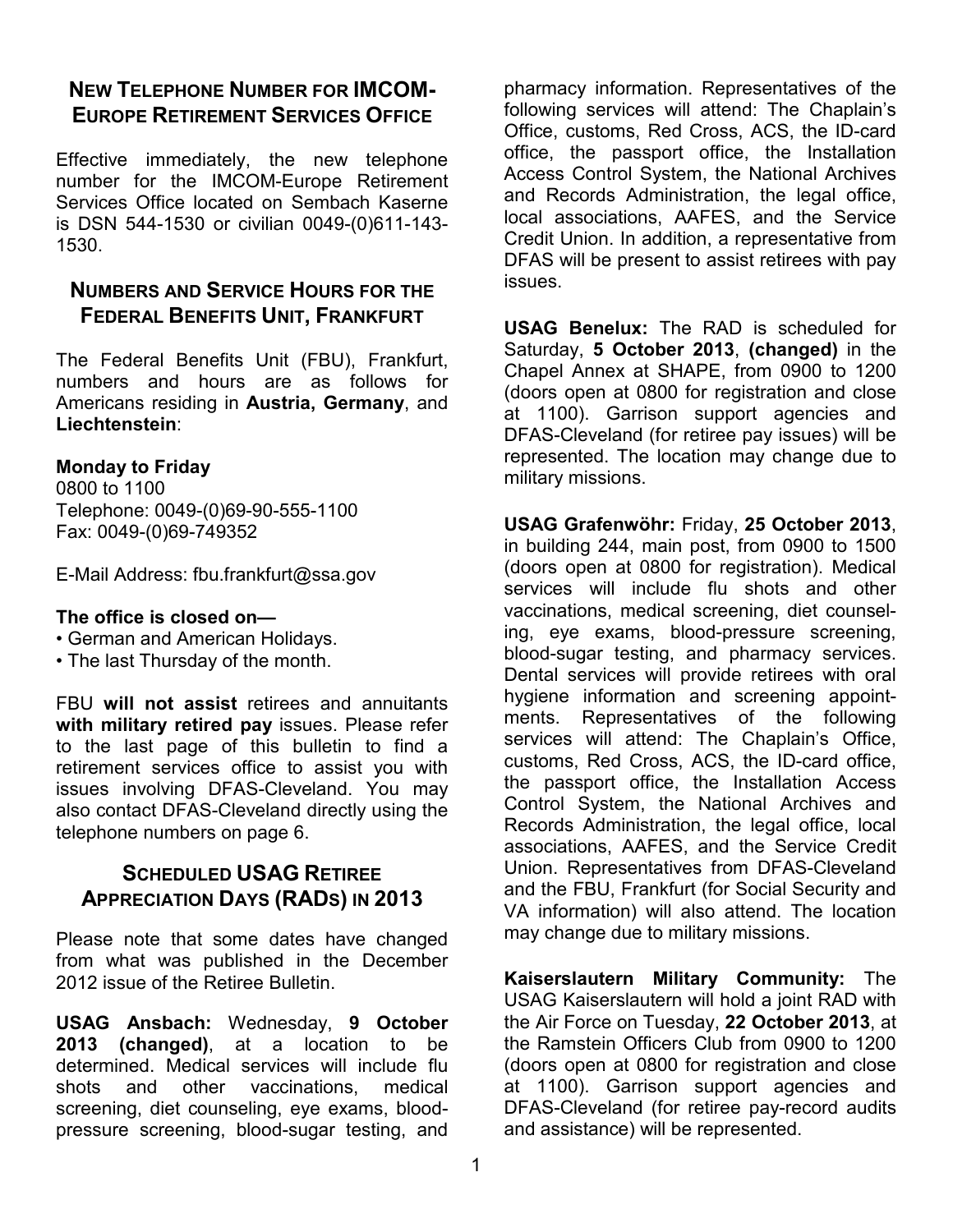**USAG Vicenza:** USAG Vicenza will host a Retiree Health Day on **18 October 2013** from 0900 to 1300 for all retirees and their Family members at the United States Army Health Center Vicenza, Italy. The anticipated services include audiology, blood-pressure screening, information on diabetes control, Family practice, immunizations, infection control, diet counseling, occupational therapy, orthopedics, optometry, pharmacy services, TRICARE, Wellness Center, and dental care. In addition, a representative from DFAS-Cleveland will be present to assist retirees with pay issues.

**USAG Stuttgart:** Thursday, **24 October 2013**, **(date change)** at Patch Barracks, Swabian Special Events Center (subject to change), from 0800 to 1400. Medical services will include flu shots and other vaccinations, diet counseling, eye exams, medical screening, blood-pressure screening, blood-sugar testing, and pharmacy information. Ophthalmology services may be offered (depending on personnel availability). Dental services will provide retirees only with oral hygiene information and exams. Representatives of the following services will attend: The Chaplain's Office, customs, Red Cross, ACS, the ID-card office, the passport office, the Installation Access Control System, the National Archives and Records Administration, and the legal office. Local associations, such as Veterans of Foreign Wars (VFW), United Services Organization (USO), and United Services Automobile Association (USAA), AAFES, and the Service Credit Union, will be represented. Representatives from DFAS-Cleveland (for retiree pay-record and assistance) and the FBU, Frankfurt (for Social Security and VA information), will also attend. A shuttle bus will be available to and from the Dental/Health Clinic. The location may change due to military missions.

**USAG Vicenza:** USAG Vicenza will host a Retiree Health Day on **18 October 2013** from 0900 to 1300 for all retirees and their Family members at the United States Army Health Center Vicenza, Italy. Some of the anticipated services include audiology, blood-pressure

screening, information on diabetes control, Family practice, immunizations, infection control, diet counseling, occupational therapy, orthopedics, optometry, pharmacy, TRICARE, Wellness Center, and dental care. In addition, a representative from DFAS-Cleveland will be present to assist retirees with pay issues.

**USAG Wiesbaden:** The Army in Europe Retiree Appreciation Day hosted by the USAG Wiesbaden will be on Saturday, 26 October 2013, at the Community Activities Center (bldg 1011) from 0900 to 1500. Registration begins at 0800 and closes at 1300. The event includes a Speakers Program with the CG, USAREUR, and the Co-Chairman of the Chief of Staff of the Army Retiree Council from 0900 to 0945. Representatives from garrison services such as the ID-card office and the Defense Enrollment Eligibility Reporting System, the Installation Access Control System, and legal assistance will be present. Also, the U.S. Army Europe Regional Medical Command and the U.S. Army Europe Regional Dental Command will be available during the day to answer questions and provide services. Representatives from the Social Security Administration and Department of Veterans Affairs are expected to attend and provide assistance.

### **FRANCONIA MILITARY COMMUNITY RAMP UP CLOSURE OPERATIONS**

The Franconia Military Community (FMC) will need to move mission units and close two garrisons with a population and government housing footprint equal to Fairfax, VA.

This is according to Mitchell Jones, Chief of the Franconia Military Community's Closure Task Force, who organized a gathering of leaders on March 28 at U.S. Army Garrison Bamberg's Warner Barracks to synchronize efforts of USAG Bamberg, USAG Schweinfurt, and USAG Ansbach and focus their attention on what has become the FMC's main mission: closure.

The Department of Defense announced a shift in the force posture across U.S. European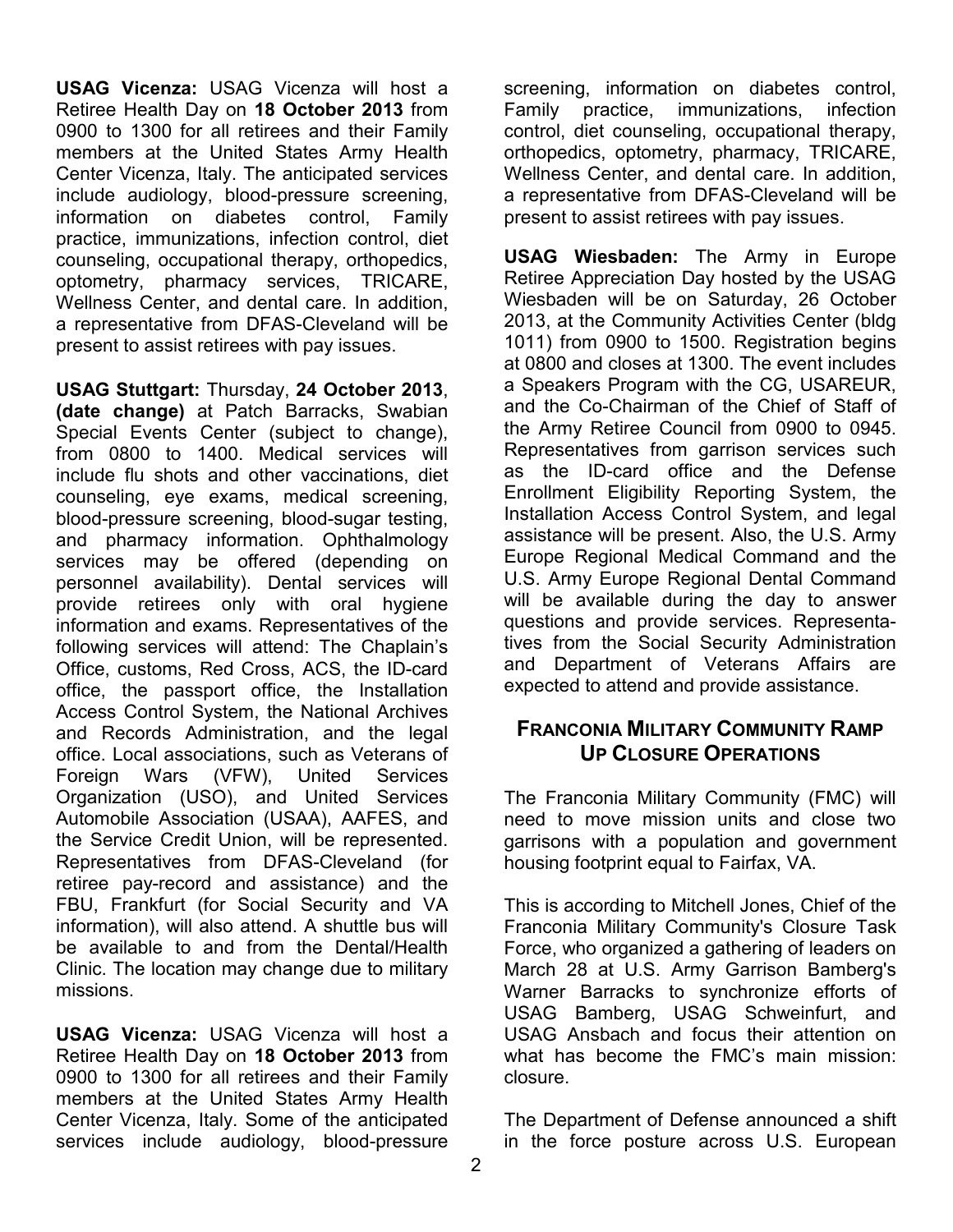Command, including the closure of U.S. Army garrisons in Bamberg and Schweinfurt by the end of September 2014.

For the Franconia Military Community, that announcement initiated the planning phase of the closure process. Now, FMC has shifted its focus to execution.

Although USAG Ansbach and the caserns it comprises will remain open for the foreseeable future, the garrison will stand shoulder to shoulder as USAG Bamberg and USAG Schweinfurt close.

Most of the meeting attendees consisted of directors and key action officers from each directorate of the three garrisons, some of whom are now part of the FMC's Closure Task Force and closure working groups.

The March 28 meeting covered topics that might seem esoteric to many outside of the meeting; however, the common goal was finding the best way to carry out the transition while preserving the life, health, and safety of the Soldiers, Families, and Civilians of the FMC.

Despite the physical distance between each footprint, the concept of three separate garrisons is now obsolete. As USAG Ansbach Commander COL Kelly J. Lawler told the more than 100 people in attendance, all three garrisons need to come together as one—as the Franconia Military Community.

Lawler addressed the group which included USAG Bamberg's Commander, LTC Michelle Bienias, and USAG Schweinfurt's Commander, LTC Michael Runey and gave everyone fair warning that they will have to make difficult decisions from now into 2014 as thousands of Soldiers, Families, Civilians, local nationals, and contractors transition.

As the garrison builds ready and resilient platform for communities, Lawler said, the only way forward is for FMC to acknowledge and embrace the closure mission.

"The priority is closure," Lawler said. "The priority is [Army Force Generation]. The priority is quality of life."

For USAGs Bamberg and Schweinfurt, this means meeting those priorities while many services are consolidated, modified, and leveraged across the FMC as the population contracts.

Garrisons have already led closure-specific townhall meetings and are updating closure information on a daily basis through Facebook, the garrison websites, and closure blogs. This outreach addresses issues such as housing, relocating services, civilian staff changes, medical care, schools, fitness, postal services, personnel services, and updates on unit moves.

The community will only succeed if its members communicate, take care of each other, remain positive and work as a team, Lawler told the audience. To succeed, the community must embrace the mission, he added, and teamwork will be essential to that process.

Going a step further, Lawler told the crowd to get excited: "You're making history. You're a part of history." Since the end of World War II, the Army has had a home at Bamberg and Schweinfurt. Now, like a handful of other U.S. Army installations in Germany, Lawler said "it's time to give them back to the host nation."

"This closure mission will define you, it will define your garrison, and it will define the FMC," he said. "When we have succeeded and succeeded well, we will have done it together."

Kevin L. Griess, USAG Ansbach Deputy Garrison Commander, stressed the importance of not only working through the change, but excelling throughout the next year and a half. He said failure is not only not an option, it is a word he and other leaders he works with do not even want to hear.

"Your only path forward is to excel," Griess said, adding that members of the FMC will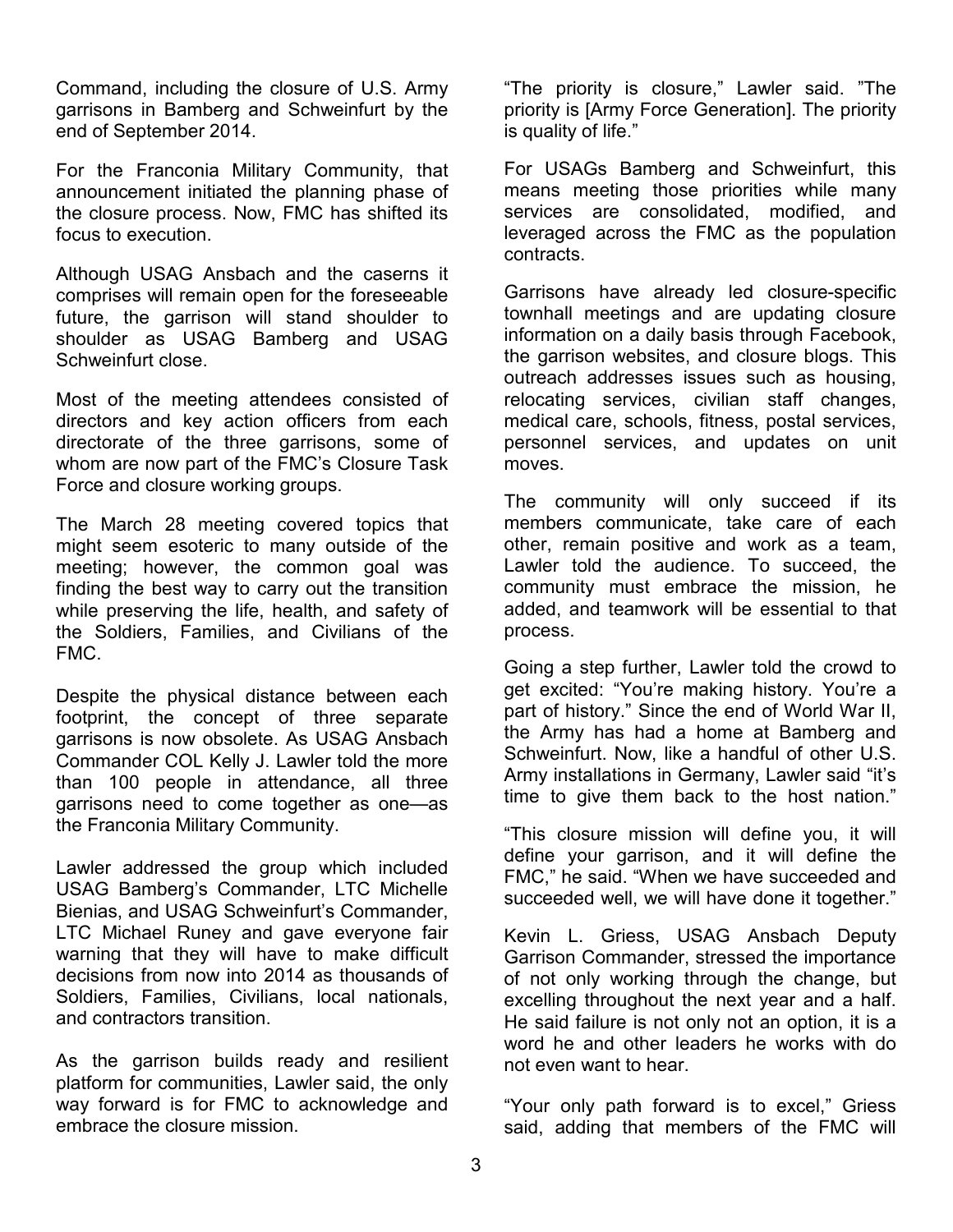need to do this while encountering both staff and budget issues.

Jones said it is important that members of the FMC know that "FMC is prepared and ready to execute closure operations. We are on a glide path for successful execution."

The community must come together to do this all while maintaining "the best possible quality of life for Soldiers and Families, redeploying and reintegrating combat units, drawing down the current workforce by 30 percent and maximizing resource savings and recapitalization."

Jones said identifying and addressing problems early is a must. These friction points exist because of simultaneous ARFORGEN and restationing operations across the FMC, he said.

"This closure mission is different than prior closures," Jones continued. "This is more robust, but with fewer resources. There is a significant workforce reduction at the same time and prior to closure operations-all while we are still at a full operations tempo."

That is why, he added, it is critical to accurately forecast community needs and implement creative solutions along the way among all three garrisons.

This means shifting not only personnel and resources, but funneling the talents of all FMC personnel to wherever they can have the most impact. This may mean bringing a Soldier or employee from Ansbach to Bamberg or vice versa to lend a hand where needed and to ensure Soldiers and Families keep receiving the quality of life commensurate with their quality of service.

"A combined effort across all three garrisons of Ansbach, Bamberg, and Schweinfurt," Jones said, "will be the main factor in our success."

(IMCOM-Europe, Public Affairs Office, April 19, 2013)

### **TRANSFORMATION CONTINUES TO CHANGE FACE OF WIESBADEN MILITARY COMMUNITY**

Transformation continues to change the face of the Wiesbaden military community. Scores of projects are changing traffic patterns, creating new facilities and upgrading existing facilities. The following is information about several construction projects that are or will impact employees and residents:

#### **Clay Kaserne**

**Consolidated Intelligence Center.** Among the major projects is the construction of the new Consolidated Intelligence Center, to be located next to the General Shalikashvili Mission Command Center. Preliminary work, already completed, included the construction of a new transformation station next to the Shoppette and the demolition of the old transformation station.

A fence will be erected around the entire site which will close all parking behind the Shoppette, block the end of Lucas Street and call for the installation of a new pedestrian walkway around the fence line to provide access to the parking garage, the Strong Teams Cafe dining facility, and Wiesbaden Fitness Center.

"Signs will be installed indicating the new traffic flow once the pedestrian walkway and fence are completed," said Roger Gerber, U.S. Army Garrison Wiesbaden Transformation and Stationing Management director.

Vehicles approaching the parking garage from the Shoppette and garrison headquarters building will have to proceed down Heinig Street on the so-called Ring Road to reach the garage, dining facility and fitness center. Work on the Consolidated Intelligence Center is expected to be completed by July 2015.

**Two New Parking Garages.** In addition to the Consolidated Intelligence Center construction, work also started in May to erect a new 500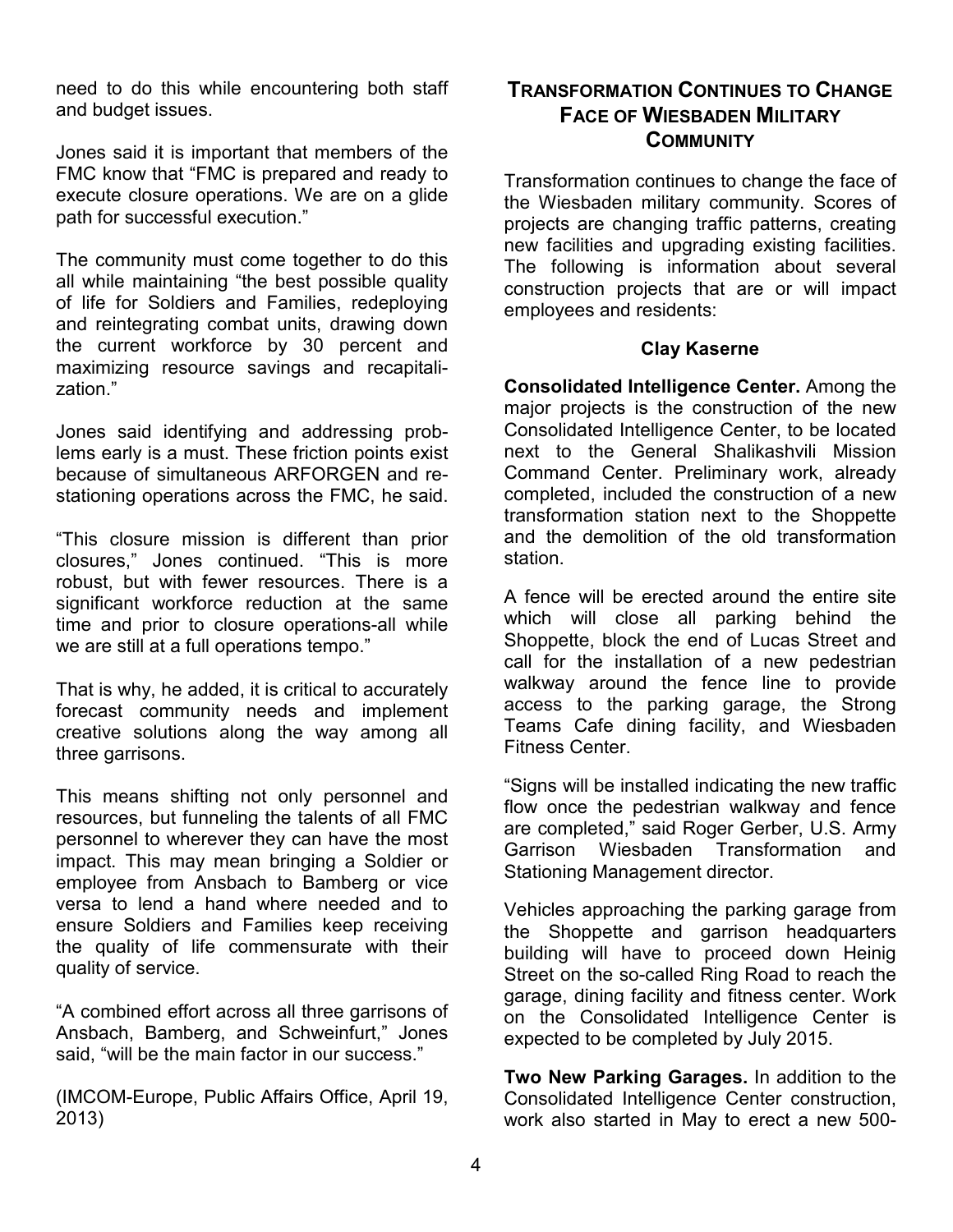space parking garage adjacent to the current 1,100-space garage.

Construction of a new 300-space parking garage to serve the north side of Clay Kaserne and the construction of the new Information Processing Center (slated to be finished by December) began this spring and should be completed in the fall.

**Wellness Center.** Another major project on Clay Kaserne is work on the new Wellness Center on the second floor of the Warrior Transition Unit. The center, which offers similar services as those currently provided by a Wellness Center in Heidelberg (treadmill, cycle ergometer, direct gas analyzer, strength testers, education classroom and more) is expected to open by the end of August.

Ongoing Clay Kaserne renovation projects include improvements to buildings 1023, 1060, 1067, and 1206; the motor pool; the postal service center; 5th Signal Command, as well as U.S. Army Europe buildings. All are expected to be completed this year.

**Community Activity Center.** While work continues to improve the Community Activity Center's ballroom ceiling and exterior, Robert Schloesser, Ph.D., Director of Family, Morale, Welfare and Recreation, reminded patrons that the Little Italy Restaurant remains open for business.

"The restaurant and fireside room remain open during this time for your lunch and dinner dining pleasure," he said during the Community Information Briefing on 28 February. (Editor's note: Little Italy also offers take-out and delivery service. Call 0611-705-5888.) Work should be completed by this fall.

**Clay Sports Fields.** Wiesbaden military community members will be able to enjoy a host of new sports fields in Newman Village and on the north side of Clay Kaserne once construction is completed. This includes tennis courts, multipurpose sports fields, baseball

fields, and an outdoor basketball court. One of the sports fields on the north side was funded by money won by the garrison as the Army Community of Excellence Gold Award winner in 2011 while the other is part of the Consolidated Intelligence Center project.

**Auto Skills Center.** The new Auto Skills Center on the north side of Clay Kaserne was completed this spring. Construction of a new military working dog facility, to be built adjacent to the Auto Skills Center, started in June and should be finished by summer 2014.

#### **Hainerberg and Crestview Housing**

"A variety of renovation projects are going on in Hainerberg and Crestview Housing to enhance the overall quality of life for Soldiers and their Families," said Gerber. These include a mix of interior and exterior repairs, extended walkways, a new community gazebo in Hainerberg and other work.

**New Wiesbaden Exchange**. A groundbreaking ceremony in Hainerberg Housing on 22 February signaled the start of construction of a new 14,500-square-foot facility that will consolidate Army and Air Force Exchange Service stores, concessions, food emporiums, and local banks. Construction is expected to be completed by December 2014 with a grand opening tentatively set for the spring of 2015.

For more information and news about transformation projects in the Wiesbaden military community, visit the garrison's<br>Transformation Update page at www. Transformation Update page at *[www.](http://www.wiesbaden.army.mil/sites/directorates/transformation.asp) [wiesbaden.army.mil/sites/directorates/transfor](http://www.wiesbaden.army.mil/sites/directorates/transformation.asp) [mation.asp.](http://www.wiesbaden.army.mil/sites/directorates/transformation.asp)*

(IMCOM-Europe, Public Affairs Office, 22 March 2013)

### **MAILING DRUGS TO A APO ADDRESSES**

Mailing medicine and pharmaceuticals, including over-the-counter drugs, vitamins, and nutritional supplements directly to individuals is prohibited. **This continues to be an issue.**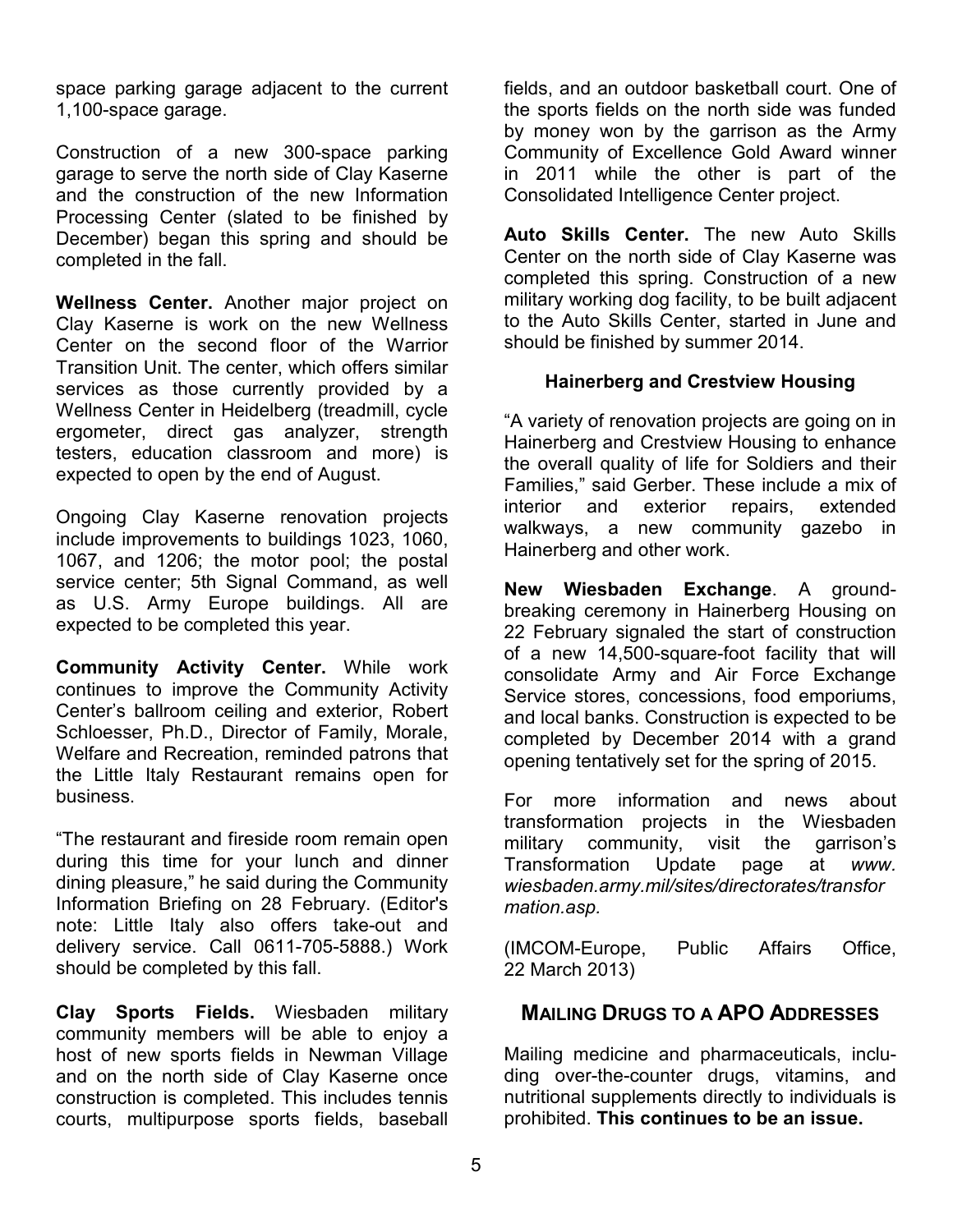#### **DFAS-CLEVELAND MAILING ADDRESS AND TELEPHONE NUMBERS**

The DFAS-Cleveland centralized mail-handling operation addresses and telephone numbers are as follows:

Defense Finance and Accounting Service U.S. Military Retirement Pay P.O. Box 7130 London, KY 40742-7130

| Telephone: | 1-800-321-1080 |
|------------|----------------|
| Telephone: | 216-522-5955   |
| Fax:       | 1-800-469-6559 |

Defense Finance and Accounting Service U.S. Military Annuitant Pay P.O. Box 7131 London, KY 40742-7131

| Telephone: | 1-800-321-1080 |
|------------|----------------|
| Telephone: | 216-522-5955   |
| Fax:       | 1-800-982-8459 |

**For Germany only (toll-free): 0800-5891634 (dial as shown). This number cannot be reached from a DSN telephone. This line is seldom used and may be discontinued if not used by more customers.**

Ensure the last four digits of your Social Security number and your signature are on all pages sent by fax. You can change your address online through the MyPay website at *[http://www.dfas.mil](http://www.dfas.mil/)*.

### **TURNING 65 AND REGISTERING FOR MEDICARE PART B**

Approximately 180-120 days before you reach the age of 65, TRICARE will send a letter to the address you maintain in TRICARE/DEERS. It will inform you that you must enroll in MEDICARE Part A (at no cost) and Part B (\$110.00 per month) and pay the monthly premiums for part B to continue TRICARE coverage (TRICARE for Life).

The letter will inform you that you must sign up for MEDICARE Part B no later than 2 months before you turn 65 to remain TRICARE-eligible and avoid a break in your coverage.

U.S. citizens living abroad are required to file their applications for U.S. Social Security benefits (including MEDICARE) through the U.S. embassy or consulate in their country, unless otherwise directed by the embassy or consulate.

After enrolling in MEDICARE Parts A and B, individuals **need to go to the local ID-card office and have their enrollment entered in DEERS.** You will need to bring the MEDICARE card you received from MEDICARE as supporting documentation.

**If you fail to enroll with MEDICARE Part B you will not be covered by TRICARE after you reach the age of 65. Failure to pay MEDICARE Part B premiums in a timely manner will cause a break in your TRICARE for Life coverage.** 

### **TRICARE CLAIMS MUST BE FILED WITHIN 1 YEAR**

The TRICARE claims center requests all bills and claims be submitted no later than 12 months after the first day you receive care on an outpatient basis. TRICARE needs to receive claims for inpatient services no later than 12 months after the day you leave the hospital. File claims by submitting a completed DD Form 2642 (TRICARE DOD/ Champus Claim, Patient's Request for Medical Payment). Ensure you include proof of payment with the claim. Claims received later than 1 year after the date that service was provided may not be honored. If, however, the bill is dated later than 1 year after the date the service was provided, TRICARE will honor the claim.

Remember, TRICARE may not cover all host-nation services offered. You should always check with your local TRICARE office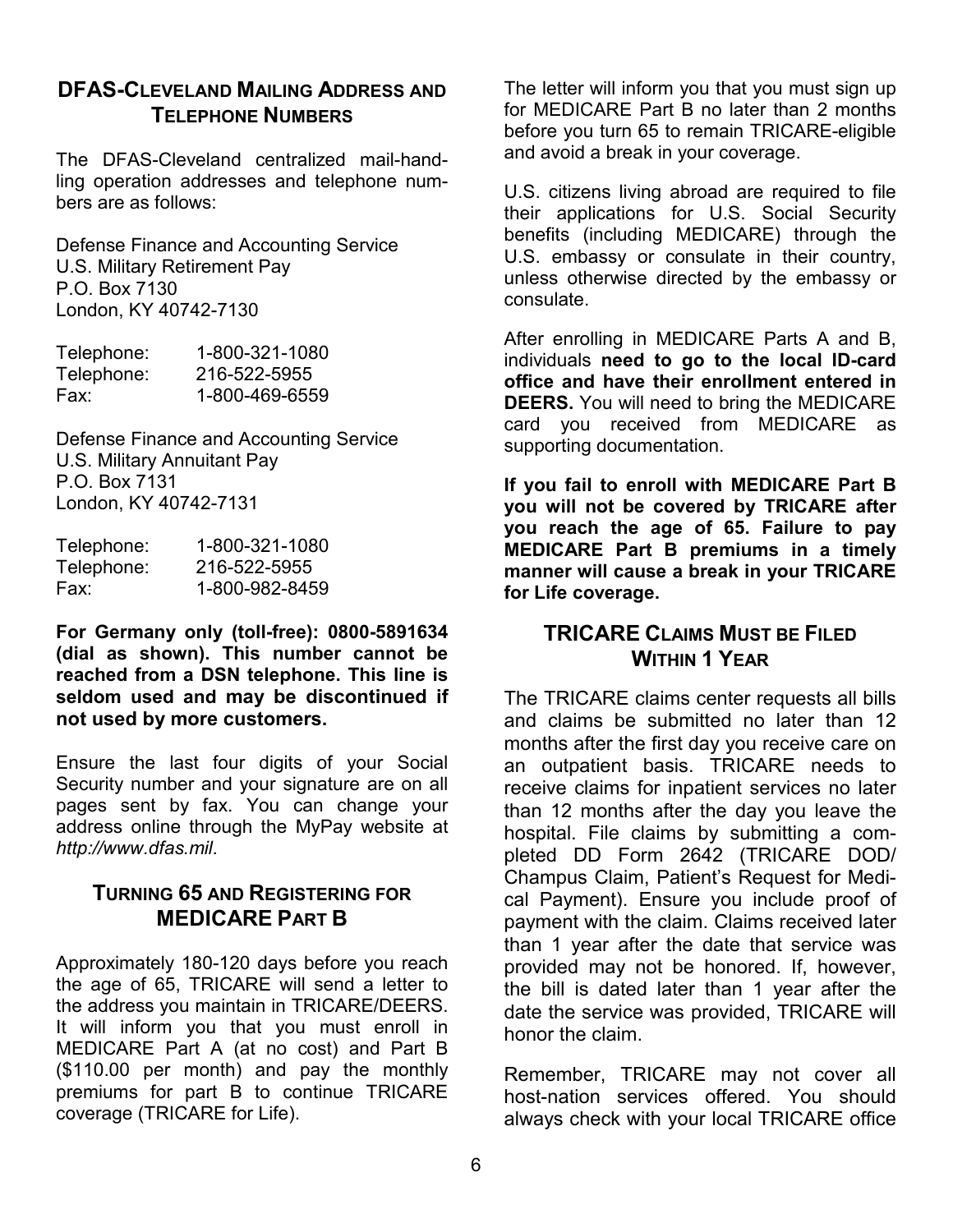for guidance on services offered versus services covered before accepting them.

Drugs are a big issue. Ensure prescriptions indicate the **American name of each drug**.

### **TRICARE DOES NOT COVER LONG-TERM HEALTHCARE**

**TRICARE does not provide a long-term healthcare benefit.** You may need to look at purchasing long-term care insurance coverage for assistance with long-term care costs. TRICARE, like Medicare, is designed to cover medical care for illnesses and injuries, such as cancer, a broken arm, or a stroke. It will not pay for long-term assistance with activities of daily living, such as dressing, eating, or using the bathroom. For information on long-term care coverage, contact commercial companies that provide long-term care benefits. The Office of Personnel Management provides long-term care coverage through the Federal Long Term Care Insurance Program (FLTCIP). Many TRICARE beneficiaries may be eligible to participate in the FLTCIP. For more information, call 001-800-582-3337.

### **WHO IS YOUR ARREARS BENEFICIARY?**

Who did you designate as your arrears beneficiary for your last month of retirement pay? Since we have no way of knowing how long we will live, we need to ensure that the information DFAS-Cleveland has on file about our arrears beneficiary remains current.

Once a retiree dies, DFAS-Cleveland will recoup the last check either from the bank or the spouse. DFAS-Cleveland will audit and then close the retiree's retired-pay account. If the retiree did not identify a beneficiary for the last retirement pay, DFAS-Cleveland will use the last election on file. Furthermore, DFAS-Cleveland cannot start the annuitant payments of the Survivor Benefit Plan until the retiree's retired-pay account is closed.

Therefore, contact your local retirement services office about completing DD Form 2894 (Designation of Beneficiary Information).

#### **MYPAY CORRESPONDENCE MAILING ADDRESS**

If you are a retiree, work for the Government as a civilian, and use MyPay, remember that changing your address on the civilian side of the MyPay screen will not automatically change your retiree mailing address. You must also change the information on the retiree side. In addition, when changing an address in MyPay, remember that APO and FPO addresses are not foreign addresses. Enter APO or FPO addresses in the CONUS field. Many APO and FPO addresses entered in DFAS include information that causes postal problems. Include in your APO or FPO address only the information provided by postal personnel.

For retirees and annuitants, your MyPay correspondence mailing address is your official Army mailing address. For survivors (not eligible for the Survivor Benefit Program) the address of the ID-card office (DEERS) is the official address.

**Ensure you check all spelling and your Social Security number before submitting changes in MyPay.**

### **RECEIVING THE RETIREE BULLETIN BY E-MAIL**

If you wish to receive the Retiree Bulletin by e-mail, you can ask to be included in the electronic distribution list by logging onto *[https://aepubs.army.mil/.](https://aepubs.army.mil/)* Click on *Retiree*, then click on the Add New button, enter the information requested in the pop-up window, and click on *Submit*. This is a one-time registration. Once you subscribe, you will receive all future Retiree Bulletins by e-mail. If you change your e-mail address, you must register again.